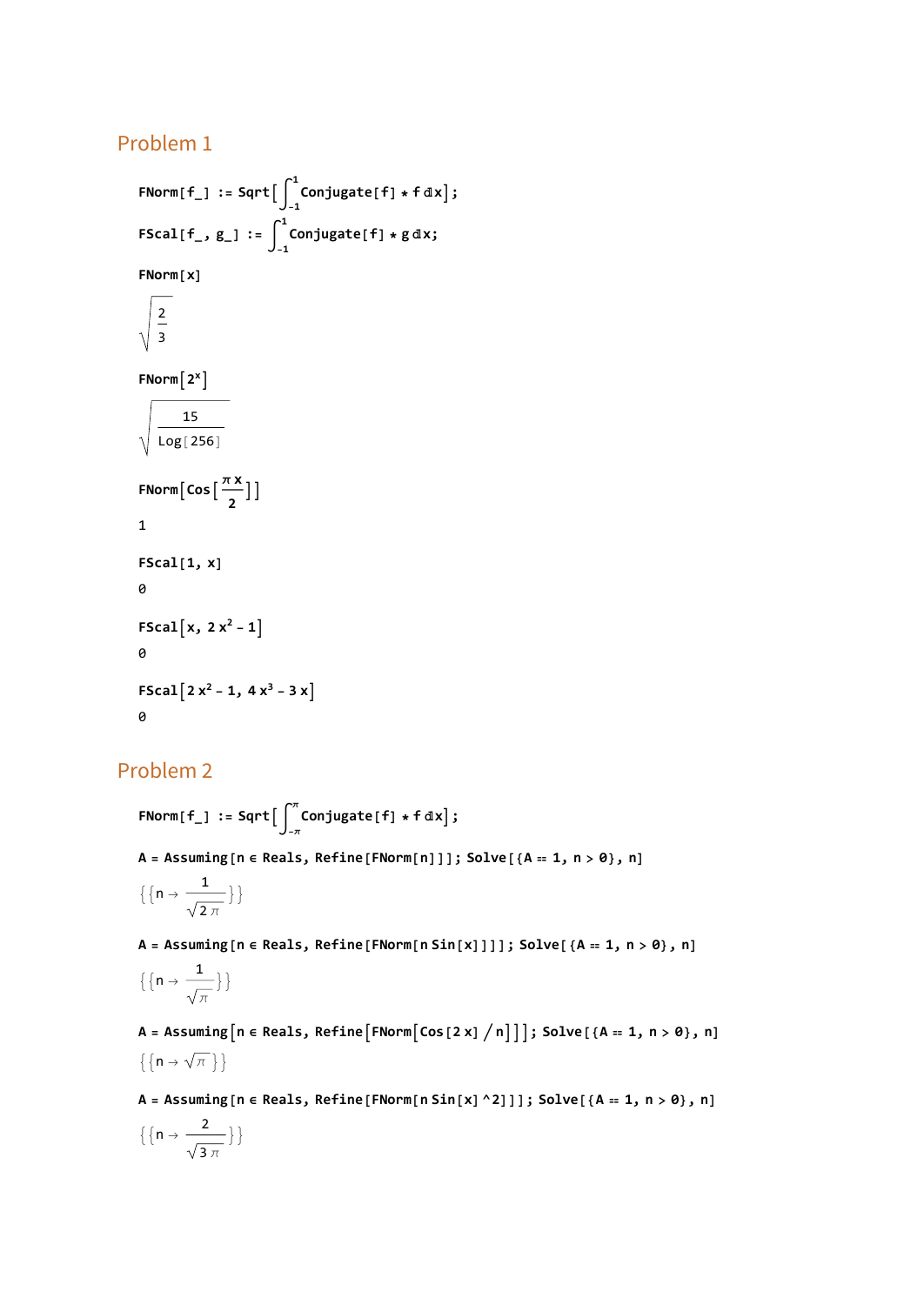A = Assuming  $[n \in \text{Reals}, \text{Refine}[\text{FNorm}[n (i - x / \pi)]]]$ ; Solve  $[A = 1, n > 0], n]$ 

$$
\Big\{\Big\{n\rightarrow\frac{1}{2}\ \sqrt{\frac{3}{2\ \pi}}\ \Big\}\Big\}
$$

**A = Assuming[n ∈ Reals, Refine[FNorm[n Exp[-4 ⅈ x]]]]; Solve[{A ⩵ 1, n > 0}, n]**

$$
\Big\{\Big\{n\rightarrow\frac{1}{\sqrt{2\ \pi}}\Big\}\Big\}
$$

## Problem 3

$$
\frac{1}{\pi} \int_{-\infty}^{\infty} \int_{-\infty}^{\infty} \left( \exp \left[ -x^2 - y^2 \right] \right) dx dy
$$
  
1  

$$
\frac{2}{\pi} \int_{-\infty}^{\infty} \left( \frac{1}{x^2 + 1} \right)^2 dx
$$
  
1

#### Problem 4

Wronskian below is an approximate criterion for linear independence.

```
Wronskian[{x, 1 + x, 1 - x}, x] /. {x → 1} ≠ 0
False
\left(\text{Wronskian}\left[\ \left\{ \text{Cos}\left[X\right],\ \text{Cos}\left[2\,X\right],\ \text{Cos}\left[3\,X\right]\ \right\},\ X\right] / . \ \left\{X\rightarrow1\right\}\right)\neq\emptysetTrue
```

```
\text{(Wronskian[0, x Log[x], ArcTan[x], Exp[x]), x] /. {x \rightarrow 1}) \neq 0False
```

```
\left(\frac{\text{Wronskian}}{\text{Mronskian}}\left[\frac{\text{Log}[x]}{\text{Monskian}}\right], \text{Log}[x^2], \text{Log}[x^3]\right\}, x \mid \text{A} \left\{x \to 1\right\}\right) \neq 0False
```
### Problem 5

The expansion coefficients for the three functions are in the curly brackets.

**FScal[f\_, g\_] := -π π Conjugate[f] \* g ⅆx;**  $\int \frac{1}{\sqrt{2\pi}} \int$  **FSCal** $\left[ \left\{ \exp \left[ -\frac{\hat{n} \times \hat{n}}{\sqrt{2\pi}}, \frac{1}{\sqrt{2\pi}}, \exp \left[ \frac{\hat{n} \times \hat{n}}{\sqrt{2\pi}} \right], \cos \left[ \frac{\hat{n} \times \hat{n}}{\sqrt{2\pi}} \right] \right\} \right]$  $\left\{\begin{array}{c} \pi \end{array}\right\}$ 2 ,  $\theta$ ,  $\sqrt{\frac{\pi}{2}}$  }